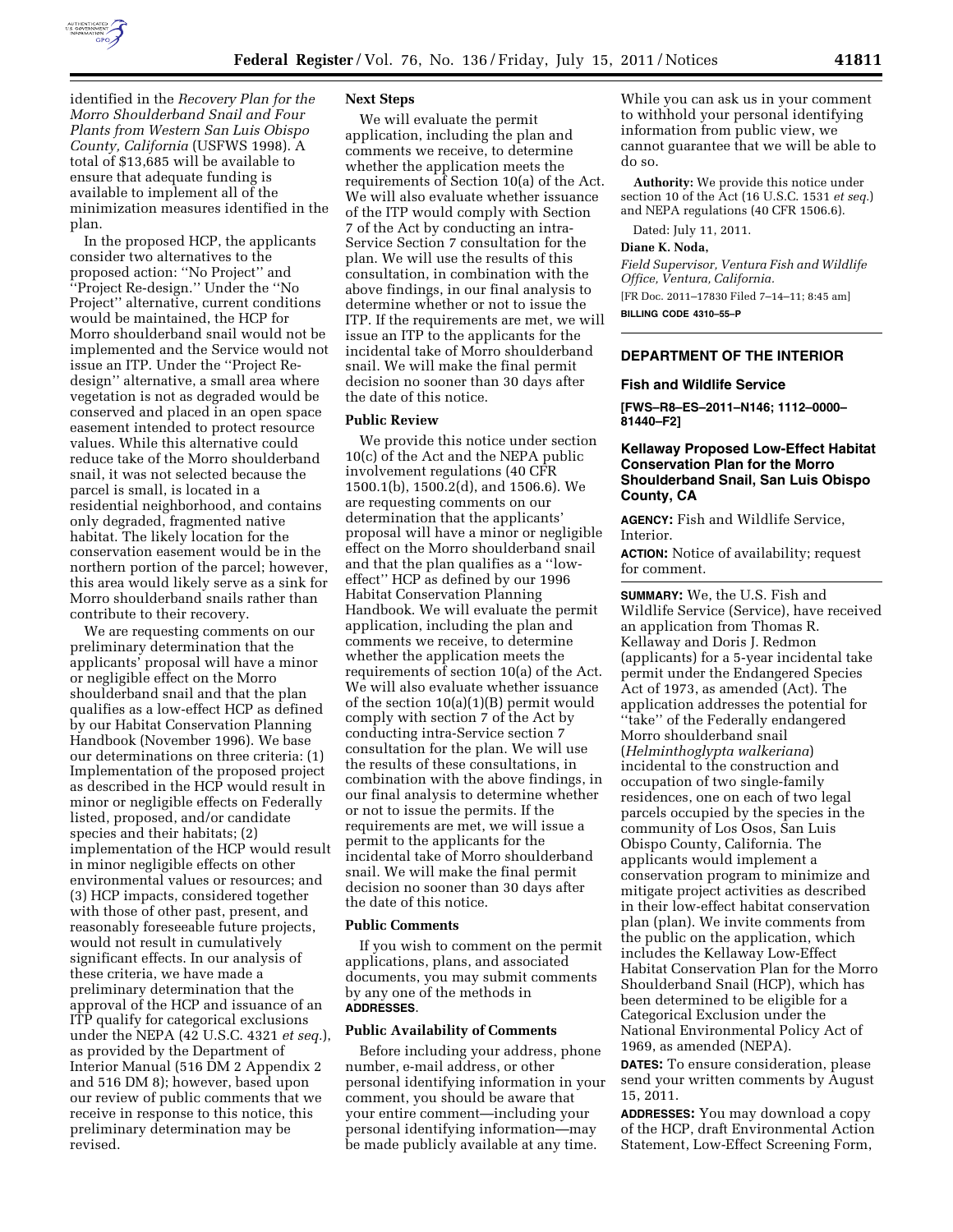and related documents on the Internet at *[http://www.fws.gov/ventura/,](http://www.fws.gov/ventura/)* or you may request documents by U.S. mail or phone (see below). Please address written comments to Diane K. Noda, Field Supervisor, Ventura Fish and Wildlife Office, U.S. Fish and Wildlife Service, 2493 Portola Road, Suite B, Ventura, CA 93003. You may alternatively send comments by facsimile to (805) 644–3958.

**FOR FURTHER INFORMATION CONTACT:** Julie M. Vanderwier, Fish and Wildlife Biologist, at the above address or by calling (805) 644–1766.

# **SUPPLEMENTARY INFORMATION:**

### **Background**

The Morro shoulderband (banded dune) snail was listed by the U.S. Fish and Wildlife Service as endangered on December 15, 1994 (59 FR 64613). Section 9 of the Act (16 U.S.C. 1531 *et seq.*) and its implementing regulations prohibit the ''take'' of fish or wildlife species listed as endangered or threatened. ''Take'' is defined under the Act to include the following activities: ''[T]o harass, harm, pursue, hunt, shoot, wound, kill, trap, capture, or collect, or to attempt to engage in any such conduct'' (16 U.S.C. 1532). However, under section 10(a)(1)(B) of the Act, we may issue permits to authorize incidental take of listed species. ''Incidental Take'' is defined by the Act as take that is incidental to, and not the purpose of, carrying out of an otherwise lawful activity. Regulations governing incidental take permits for threatened and endangered species are, respectively, in the Code of Federal Regulations at 50 CFR 17.32 and 17.22. Issuance of an incidental take permit also must not jeopardize the existence of Federally listed fish, wildlife, or plant species.

However, take of listed plants is not prohibited under the Act unless such take would violate State law. As such, take of plants cannot be authorized under an incidental take permit. Plant species may be included on a permit in recognition of the conservation benefits provided them under a habitat conservation plan. All species included in the incidental take permit would receive assurances under our ''No Surprises'' regulations (50 CFR 17.22(b)(55) and 17.32(b)(5)). In addition to meeting other criteria, actions undertaken through implementation of the HCP must not jeopardize the continued existent of Federally listed plant or animal species.

The applicants seek an incidental take permit for direct impacts to 1.68 acres of coastal dune scrub, maritime

chaparral, and ruderal habitat occupied by Morro shoulderband snail in association with the construction and occupation of a single-family residence on each of two existing parcels. The project is proposed for separate legal parcels of 5.08 acres and 0.45 acre, legally described as Assessor Parcel Numbers 074–022–042 and 074–483– 052, respectively. Both are located between Seahorse Lane and San Leandro Court in the southwestern portion of the unincorporated community of Los Osos, San Luis Obispo County, California. The applicants are requesting a permit for take of Morro shoulderband snail that would result from the ''Covered Activities'' that include the construction and occupation of two single-family residences and habitat enhancement activities.

The applicants propose to minimize, and mitigate take of Morro shoulderband snail associated with the covered activities by fully implementing the plan. The project was redesigned to reduce the impact footprint such that known locations of live Morro shoulderband snail could be avoided. The following measures will be implemented to minimize the effects of the taking: (1) Pre-construction and construction monitoring surveys for Morro shoulderband snail will be conducted within the 1.68-acre impact area, (2) all identified individuals of Morro shoulderband snail will be relocated by an individual in possession of a current valid recovery permit for the species into the conservation easement area out of harm's way, (3) installation of protective fencing, and (4) development and presentation of a contractor and employee training program for Morro shoulderband snail. The following measures will be implemented to mitigate for unavoidable take: (1) Preservation in perpetuity of 3.83 acres of coastal dune scrub and maritime chaparral habitats occupied by Morro shoulderband snail in a conservation easement that will preclude any use not consistent with resource management, (2) enhancement of 0.24 acres of disturbed coastal dune scrub within the conservation easement to increase its value and function for Morro shoulderband snail, and (3) postconstruction monitoring and maintenance of the habitat enhancement activities within conservation easement area for a period of 4 years to ensure its success. A Letter of Credit in the amount of \$16,740 will be established to ensure that adequate funding is available to implement all of the

minimization and mitigation measures contained in the plan.

In the proposed HCP, the applicants consider two alternatives to the proposed action: ''No Action'' and ''Alternate Design.'' Under the ''No Action'' alternative, current conditions would be maintained, the HCP for Morro shoulderband snail would not be implemented, and the Service would not issue an ITP. Under the ''Alternate Design'' alternative, the project would be redesigned to reduce take. Because the entire property contains coastal scrub that provides habitat for Morro shoulderband snail, it is not feasible to design the project to avoid take. Further reducing the footprint of the houses would not meet the client's needs and would not significantly reduce impacts to the species. For these reasons, this redesign alternative has been rejected.

We are requesting comments on our preliminary determination that the applicants' proposal will have a minor or negligible effect on the Morro shoulderband snail and that the plan qualifies as a low-effect HCP as defined by our Habitat Conservation Planning Handbook (November 1996). We base our determinations on three criteria: (1) Implementation of the proposed project as described in the HCP would result in minor or negligible effects on Federally listed, proposed, and/or candidate species and their habitats; (2) implementation of the HCP would result in minor negligible effects on other environmental values or resources; and (3) HCP impacts, considered together with those of other past, present, and reasonably foreseeable future projects, would not result in cumulatively significant effects. In our analysis of these criteria, we have made a preliminary determination that the approval of the HCP and issuance of an ITP qualify for categorical exclusions under the NEPA (42 U.S.C. 4321 *et seq.*), as provided by the Department of Interior Manual (516 DM 2 Appendix 2 and 516 DM 8); however, based upon our review of public comments that we receive in response to this notice, this preliminary determination may be revised.

### **Next Steps**

We will evaluate the permit application, including the plan and comments we receive, to determine whether the application meets the requirements of Section 10(a) of the Act. We will also evaluate whether issuance of the ITP would comply with Section 7 of the Act by conducting an intra-Service Section 7 consultation for the plan.